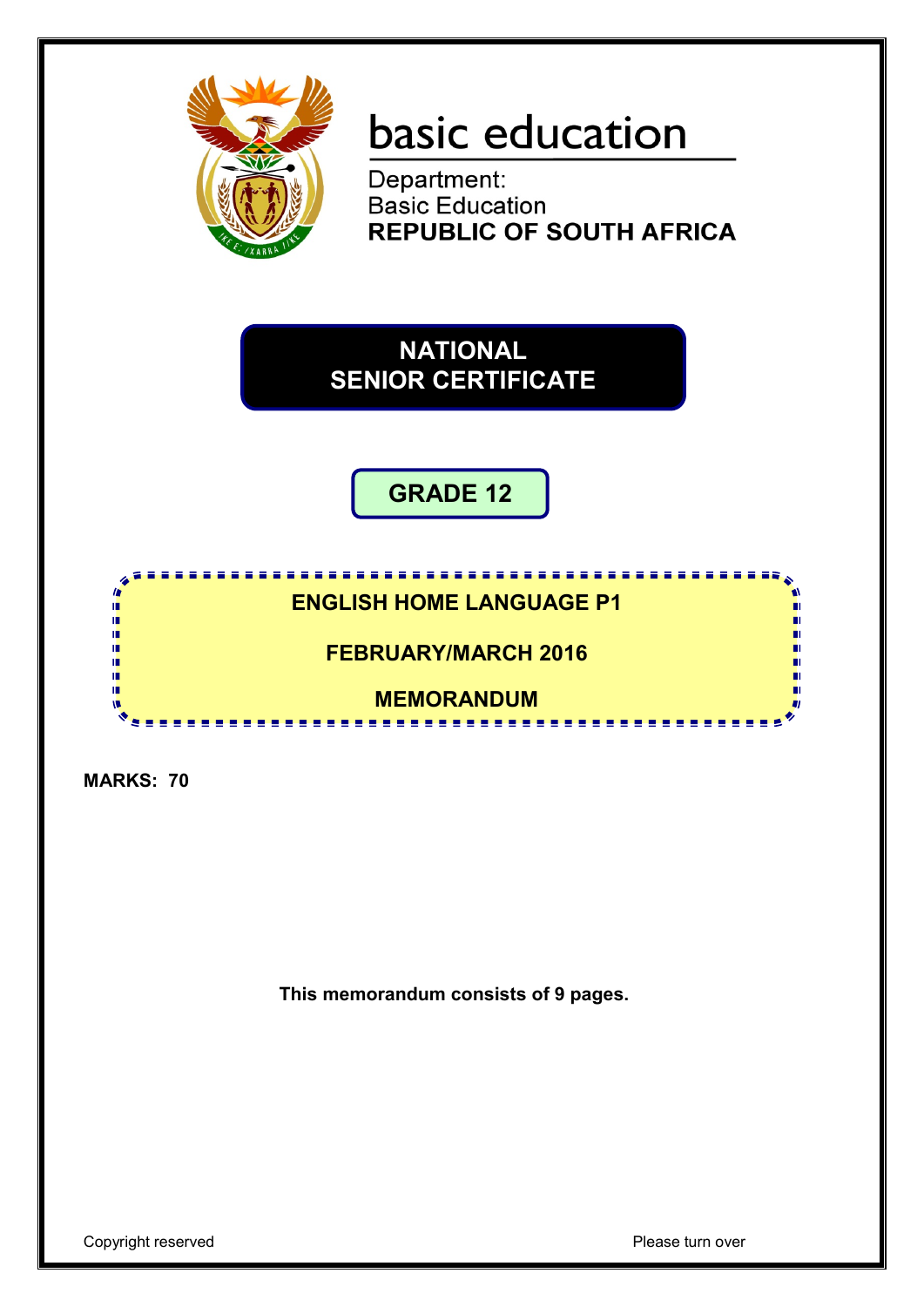#### **NOTE:**

- **This marking memorandum is intended as a guide for markers.**
- **It is by no means prescriptive or exhaustive.**
- **Candidates' responses should be considered on merit.**
- **Answers should be assessed holistically and points awarded where applicable.**
- **The memorandum will be discussed before the commencement of marking.**
- **No ½ marks may be awarded.**

## **INSTRUCTIONS TO MARKERS**

#### **Marking the comprehension:**

- Because the focus is on understanding, incorrect spelling and language errors in responses should not be penalised unless such errors change the meaning/understanding. (Errors must still be indicated.)
- If a candidate uses words from a language other than the one being examined, disregard those words, and if the answer still makes sense, do not penalise. However, if a word from another language is used in a text and required in an answer, this will be acceptable.
- For **open-ended questions**, no marks should be awarded for YES/NO or I AGREE/I DISAGREE. The reason/substantiation/motivation is what should be considered.
- No marks should be awarded for TRUE/FALSE or FACT/OPINION questions. The reason/substantiation/motivation is what should be considered.
- When one-word answers are required and the candidate gives a whole sentence, mark correct **provided that** the correct word is underlined/highlighted.
- When two/three facts/points are required and a range is given, mark **only** the first two/three.
- Accept dialectal variations.
- For multiple-choice questions, accept BOTH the letter corresponding with the correct answer AND the answer written out in full.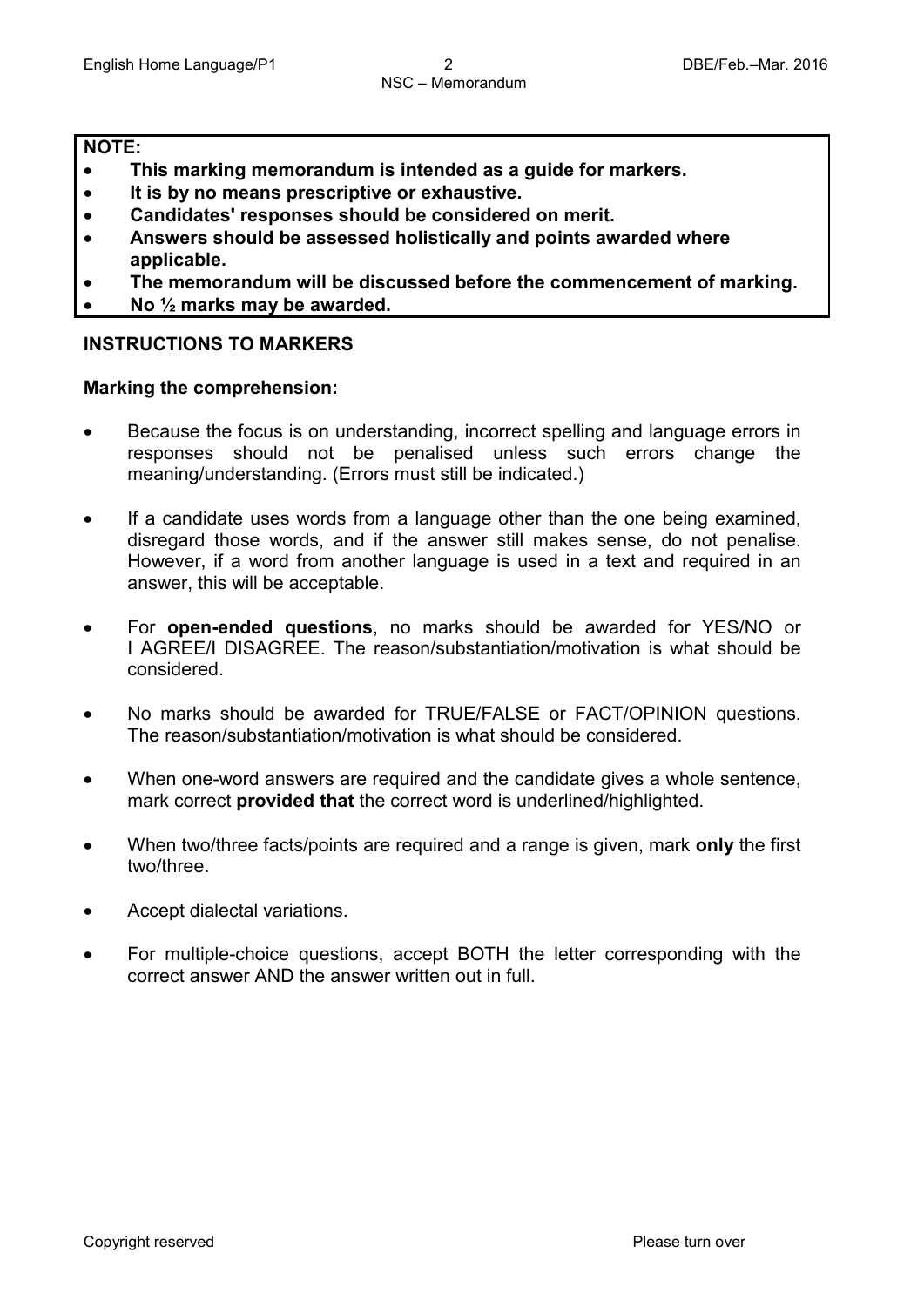#### **SECTION A: COMPREHENSION**

#### **QUESTION 1: READING FOR MEANING AND UNDERSTANDING**

| 1.1 | The film industry has failed to address the issue of the criminality of piracy.                                                                                                                                                                                   |     |  |  |  |
|-----|-------------------------------------------------------------------------------------------------------------------------------------------------------------------------------------------------------------------------------------------------------------------|-----|--|--|--|
|     | [Award no more than 1 mark if the candidate lifts from the text.]                                                                                                                                                                                                 | (2) |  |  |  |
| 1.2 | Transgressors commit piracy without thinking of the harmful consequences<br>that their actions have on those who work in the film industry.                                                                                                                       | (2) |  |  |  |
| 1.3 | Studios are short of money (1) and therefore hesitant to take chances. (1)                                                                                                                                                                                        | (2) |  |  |  |
| 1.4 | The writer casts doubt on the general respectability of people who commit<br>online piracy. They have a veneer of respectability while they are in fact<br>breaking the law.                                                                                      | (2) |  |  |  |
| 1.5 | The words 'not without clout', 'threat' and 'hard legal measures' suggest a<br>robust approach to addressing piracy. However, 'raising awareness of the<br>consequences of piracy' is less emotive and anti-climactic after the initial<br>hard-line approach.    |     |  |  |  |
|     | [No marks for mere identification of diction.]                                                                                                                                                                                                                    | (3) |  |  |  |
| 1.6 | <b>YES</b>                                                                                                                                                                                                                                                        |     |  |  |  |
|     | People who are disgruntled with Hollywood ought not to be interested in<br>downloading films at all. Their behaviour indicates that the films are worthy of<br>being downloaded, thus contradicting their excuse for not supporting the film<br>industry legally. |     |  |  |  |

**OR**

NO

[Credit cogent 'No' responses.] (3)

1.7 The phrase 'steal a lead' is effective since it relates to the theft inherent in film piracy. The stealthy nature of robbers is suggested by 'steal'. The wellknown idiom indicates that film pirates have the upper hand. (3)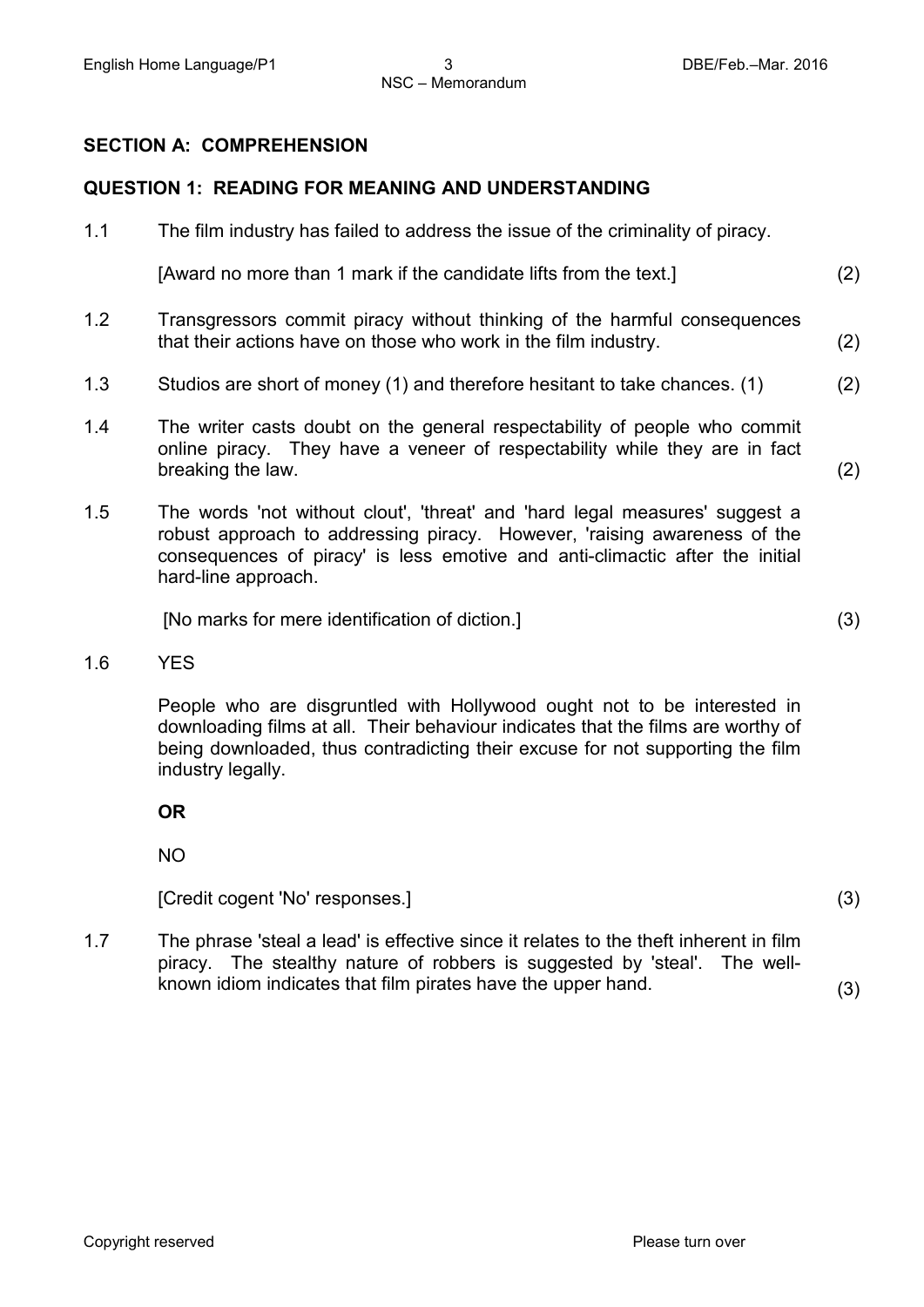#### 1.8 AGREE

The writer has shown that film piracy cannot be curbed. Large film studios could follow the lead of independent studios by harnessing the Internet as a distribution tool/marketing mechanism. The writer has provided several examples of the benefits of allowing legal downloading of films.

#### **OR**

#### DISAGREE

The arguments against piracy raised earlier in the passage have not been addressed. Because illegal downloading is free and difficult to prosecute, it will continue harming the film industry financially.

[Credit an answer based on the moral perspective.] (3)

- 
- 1.9 The boy's body language (hands behind his head/leaning backwards) displays a sense of achievement and self-satisfaction in downloading content from the Internet. (2)
- 1.10 The mother represents the general public/she is the mechanism used by the cartoonist to convey the information about the hidden cost factor. (2)
- 1.11 The boy's response is ironic. In the first two frames he condones his criminal activity. In the final frame he is outraged by the service provider's audacity in charging him for something he has perceived to be free. The cartoonist has effectively satirized the lack of conscience displayed by those who support and commit piracy.

[Award 3 marks only if the candidate makes reference to tone.] (3)

#### 1.12 YES

As the writer has explained, piracy flourishes through the anonymity of the user and the illegal act of downloading material. The boy represents the large number of people guilty of piracy referred to in Text A.

[Credit reference to the mob-mentality.]

#### **OR**

NO

Paragraph 5 maintains that piracy has no cost implications and undermines capitalism. However, in TEXT B, the service provider is a beneficiary of the act of piracy as there are monetary gains. The producers of both the music and the film industry do not benefit financially from piracy.

[Award marks for relevant alternative responses.] [Award full marks only if the candidate has referred to both Texts A and B.] (3)

## **TOTAL SECTION A: 30**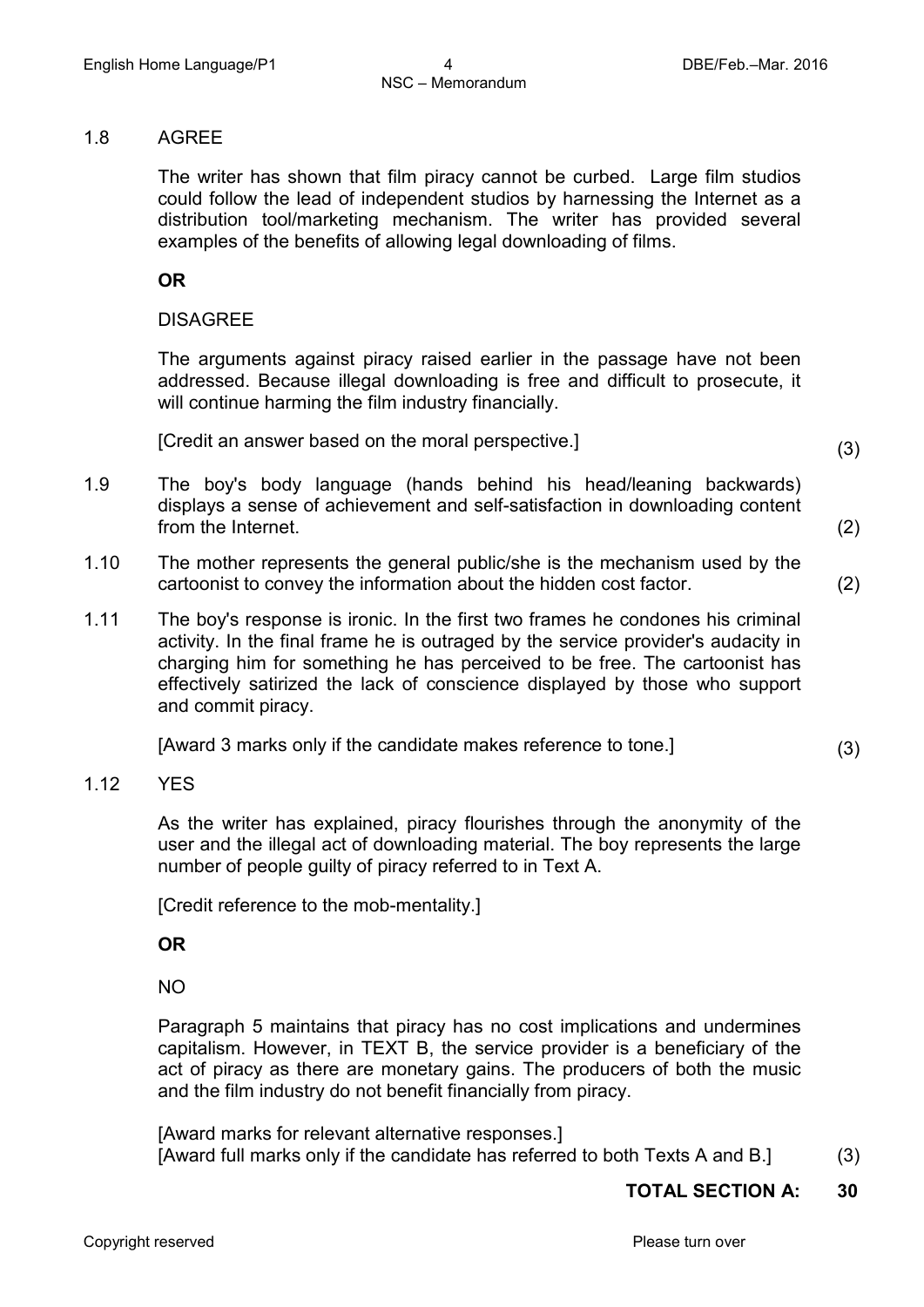#### **SECTION B: SUMMARY**

#### **QUESTION 2: SUMMARISING IN YOUR OWN WORDS**

Use the following main points that the candidate should include in the summary as a **guideline**.

Any 7 valid points are to be credited in paragraph-form. (Sentences and/or sentence fragments must be coherent.)

|                | <b>QUOTATIONS</b>                                                                                                                                                                 |                | <b>OWN WORDS/POINTS</b>                                                                                                                                    |
|----------------|-----------------------------------------------------------------------------------------------------------------------------------------------------------------------------------|----------------|------------------------------------------------------------------------------------------------------------------------------------------------------------|
| $\mathbf 1$    | 'a healing tool that can be used to<br>identify and correct imbalances in<br>our lives'                                                                                           | $\mathbf{1}$   | Colour has healing properties.                                                                                                                             |
| $\overline{2}$ | 'effect of colour on our bodies has<br>a scientific foundation'                                                                                                                   | $\overline{2}$ | The positive effects of colour on our lives<br>are supported by scientific research.                                                                       |
| 3              | 'colour evokes or triggers certain<br>memories and feelings (good and<br>bad) associated with people,<br>places and past events'                                                  | 3              | Colour allows us to recall past<br>experiences and emotions.                                                                                               |
| 4              | 'help us see ourselves, our lives,<br>our talents and challenges and<br>the world at large in a different<br>light'                                                               | $\overline{4}$ | It enables us to view our lives from an<br>alternative perspective.                                                                                        |
| 5              | 'use these observations to help<br>assess our mental and emotional<br>health.'                                                                                                    | 5              | Colour allows us to understand our<br>psychological well-being.                                                                                            |
| 6              | 'The root cause of an issue or<br>illness could be diagnosed by<br>colour'                                                                                                        | 6              | The origin of an ailment can be assessed<br>by colour.                                                                                                     |
| $\overline{7}$ | 'Various methods of colour<br>healing are used in treatment./<br>Therefore we can make colour<br>and its healing effects part of our<br>everyday lives.'                          | $\overline{7}$ | The therapeutic qualities of colour should<br>be embraced in curing ailments and<br>diseases.                                                              |
| 8              | 'colour is an enjoyable and<br>accessible way of getting to know<br>ourselves on a deeper level'/<br>'our relationships and quality of<br>life improve, and we become<br>happier' | 8              | It adds definition to our personality traits<br>and deepest desires;/we can find<br>happiness in building better relationships<br>and improving our lives. |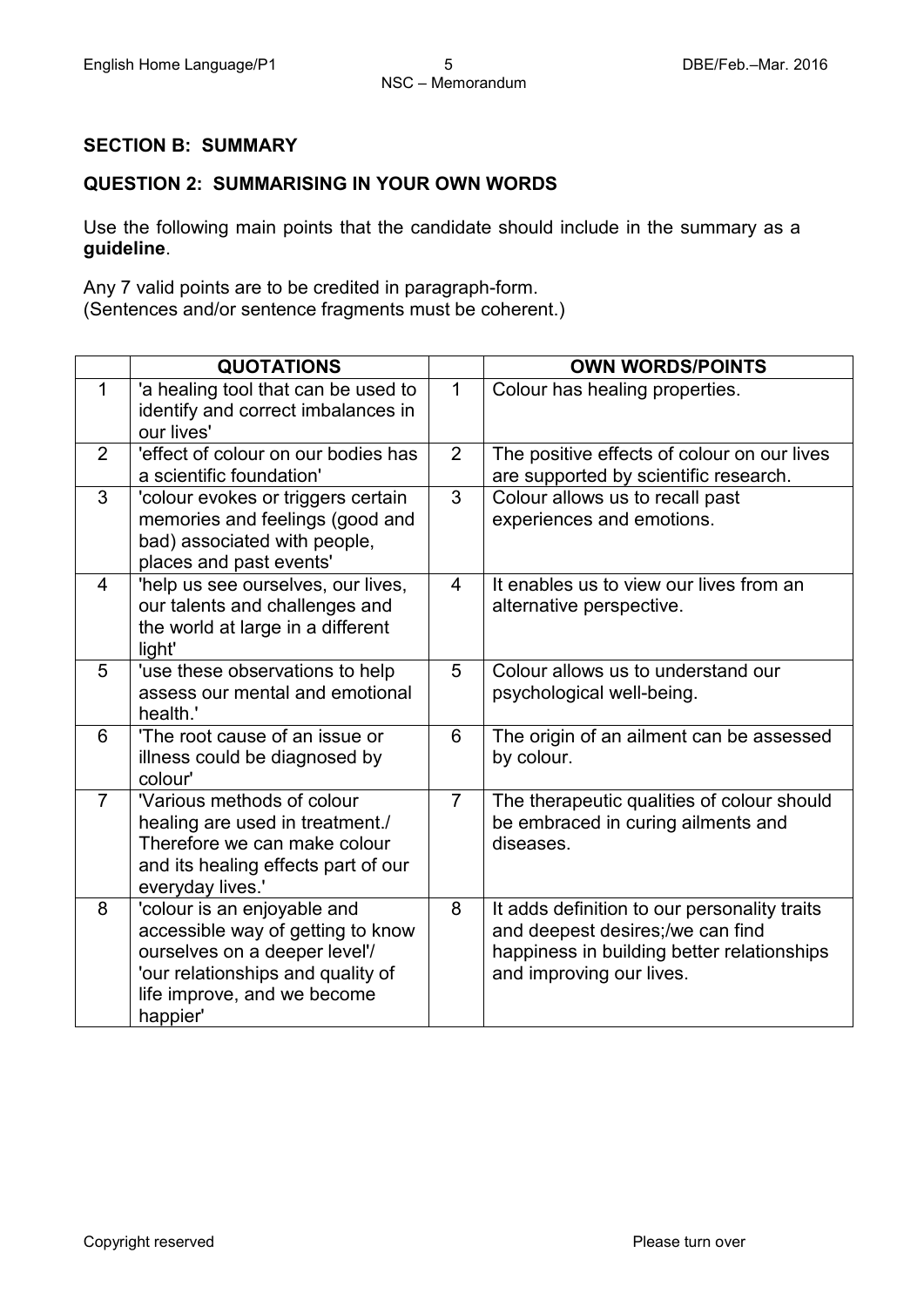#### **PARAGRAPH-FORM**

**NOTE:** What follows is merely an example. It is not prescriptive and must be used very carefully.

Colour has healing and therapeutic properties and the origins of an ailment can be assessed. Its positive effects on our lives are supported by scientific research. Furthermore, colour allows us to recall past experiences and emotions and it enables us to view our lives from an alternative perspective. Moreover, colour allows us to understand our psychological well-being and it adds definition to our personality traits and deepest desires. Therefore we can find happiness in building better relationships and improving our lives.

(81 words)

#### **Marking the summary**

The summary should be marked as follows:

- **Mark allocation:**
	- $\circ$  7 marks for 7 points (1 mark per main point)<br> $\circ$  3 marks for language
	- $\circ$  3 marks for language<br> $\circ$  Total marks: 10
	- Total marks: 10
- **Distribution of language marks when candidate has not quoted verbatim:**
	- o 1–3 points correct: award 1 mark
	- $\circ$  4–5 points correct: award 2 marks<br> $\circ$  6–7 points correct: award 3 marks
	- o 6–7 points correct: award 3 marks
- **Distribution of Language marks when candidate has quoted verbatim:** 
	- $\circ$  6–7 quotations: award no language mark
	- o 1–5 quotations: award 1 language mark

#### **NOTE:**

- **Word Count:**
	- o Markers are required to verify the number of words used.
	- o Do not deduct any marks if the candidate fails to indicate the number of words used, or if the number of words used is indicated incorrectly. If the word limit is exceeded, read up to the last sentence above the stipulated upper limit and ignore the rest of the summary.

#### **TOTAL SECTION B: 10**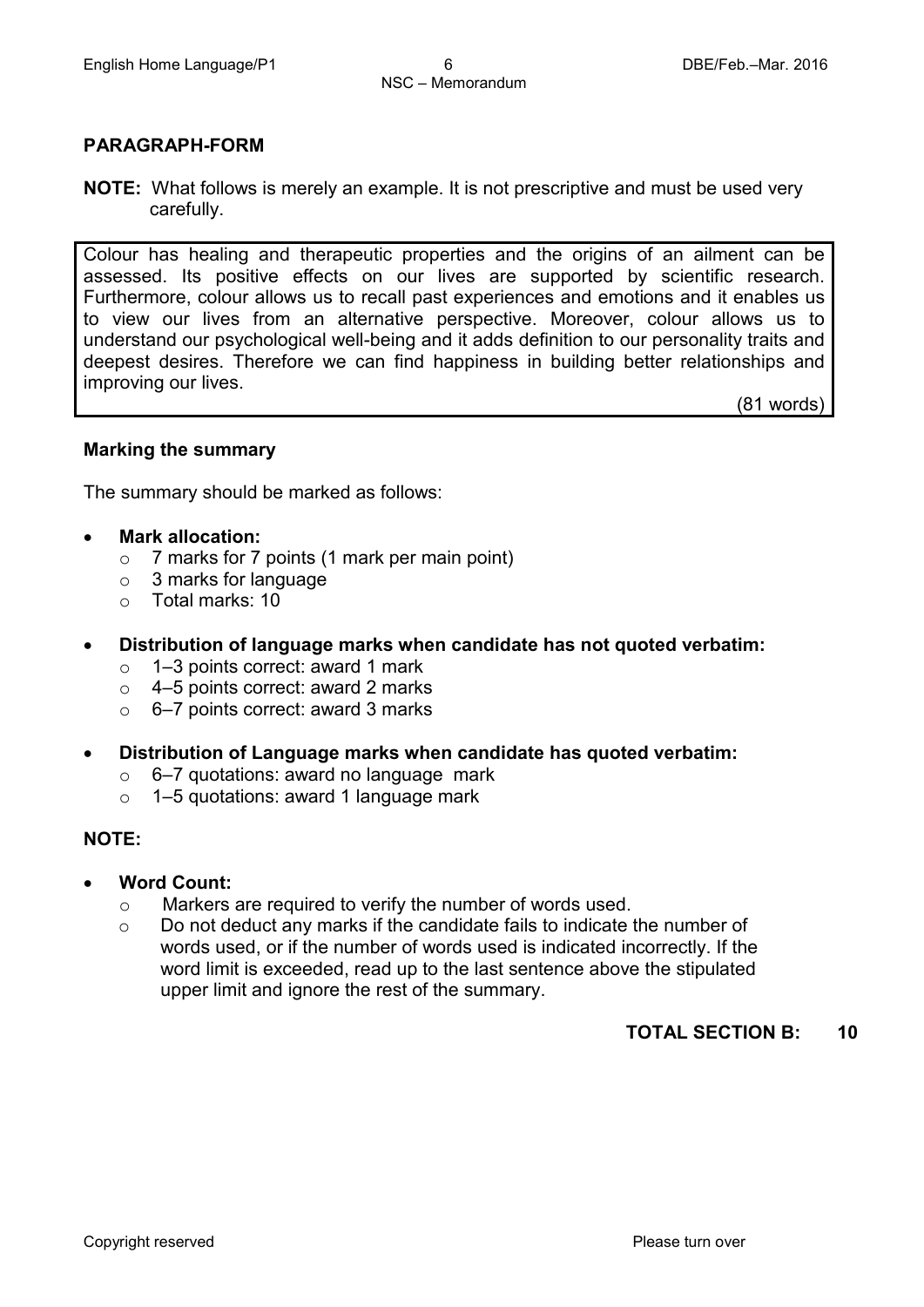#### **SECTION C: LANGUAGE IN CONTEXT**

#### **Marking Section C:**

- **No ½ marks may be awarded.**
- Spelling:
	- $\circ$  One-word answers must be marked correct even if the spelling is incorrect, unless the error changes the meaning of the word.
	- o In full-sentence answers, incorrect spelling should be penalised if the error is in the language structure being tested.
	- o Where an abbreviation is tested, the answer must be punctuated correctly.
- Sentence structures must be grammatically correct and given in full sentences/as per instruction.
- For multiple-choice questions, accept BOTH the letter corresponding to the correct answer AND/OR the answer written out in full as correct.

#### **QUESTION 3: ANALYSING ADVERTISING**

- 3.1 The company is unique/superior to all other investment companies. (2)
- 3.2 The salmon covers extraordinary distances to achieve its goals. Similarly, Allan Gray is willing to go to extreme lengths to ensure financial success for its clients. (2)
- 3.3 The advertiser uses these pronouns to create collegiality and friendship. This promotes a sense of assurance and financial security. Allan Gray initiates a partnership with its investors through developing a relationship based on trust. (3)
- 3.4 YES

The curved shape of the fish shows the dynamic nature of the company. The text-book image reveals the analytical approach of Allan Gray. The skeleton suggests how streamlined are the organisational skills of the company.

 **[10]**

[Credit reference to the transparency and Roman numerals.]

**OR**

NO

[Award marks for cogent negative responses.] (3)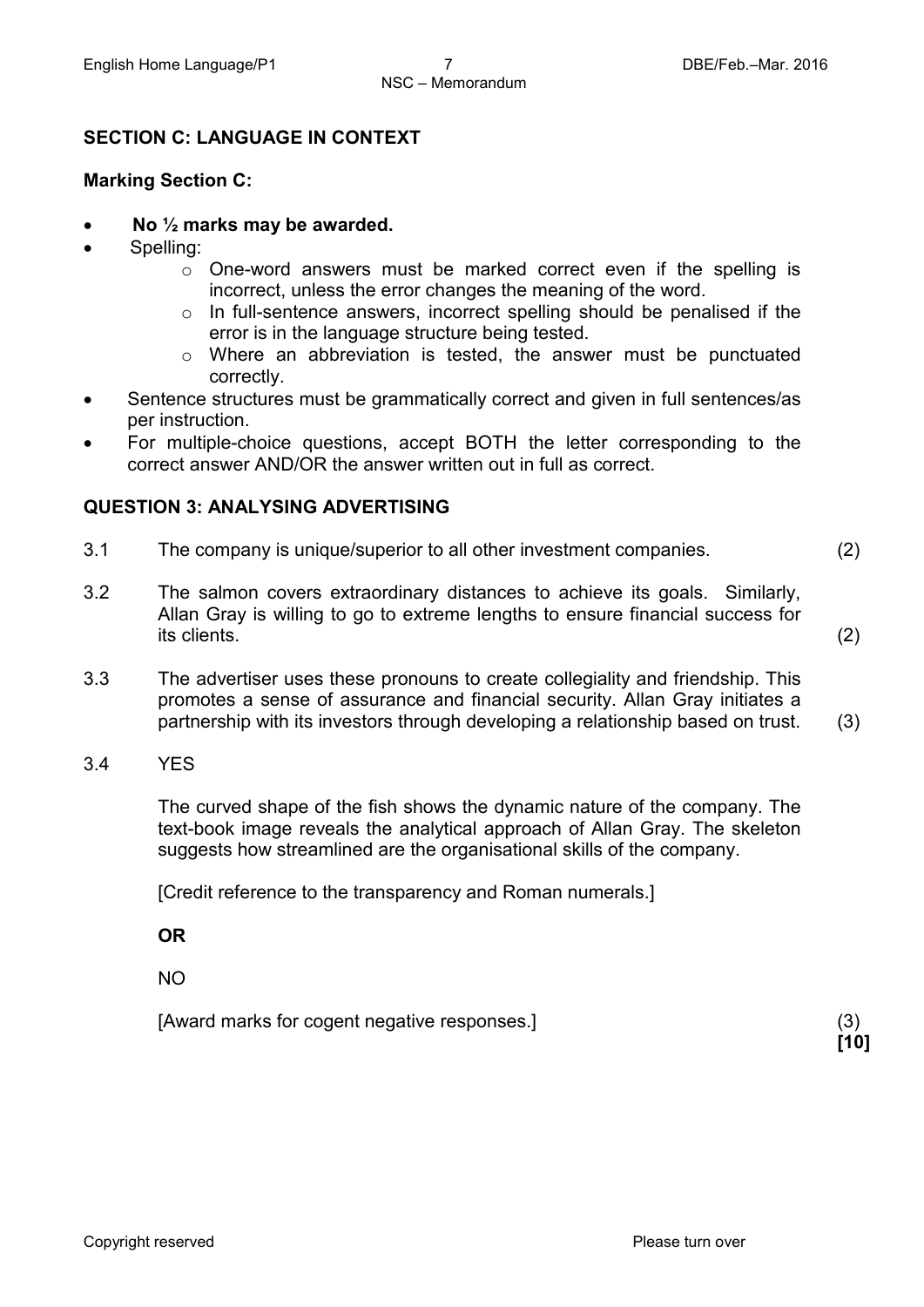#### **QUESTION 4: UNDERSTANDING OTHER ASPECTS OF THE MEDIA**

- 4.1 Initially, the boy anticipates the entertainment offered by a parental quarrel but he is disappointed when he is sent away. (2)
- 4.2 The cartoonist uses irony to highlight the double standards practised by parents. The parents listen to the children's arguments, while they (the parents) expect privacy when they discuss sensitive issues.

[Award 3 marks only if candidate refers to irony.] (3)

- 4.3 The lines around his eyes and straight mouth reveal an attitude of defeat/resignation. His interjection shows his frustration. (2)
- 4.4 In frame 4, the **bold font** portrays the girl's intimidating nature. In frame 4, the cartoonist uses a **larger font** to show the girl's bombastic attitude. Her **body language** (outstretched hands, wide open mouth, indignant expression) shows that she is a domineering character.

[Award 3 marks for any two points fully discussed.] (3)

**[10]**